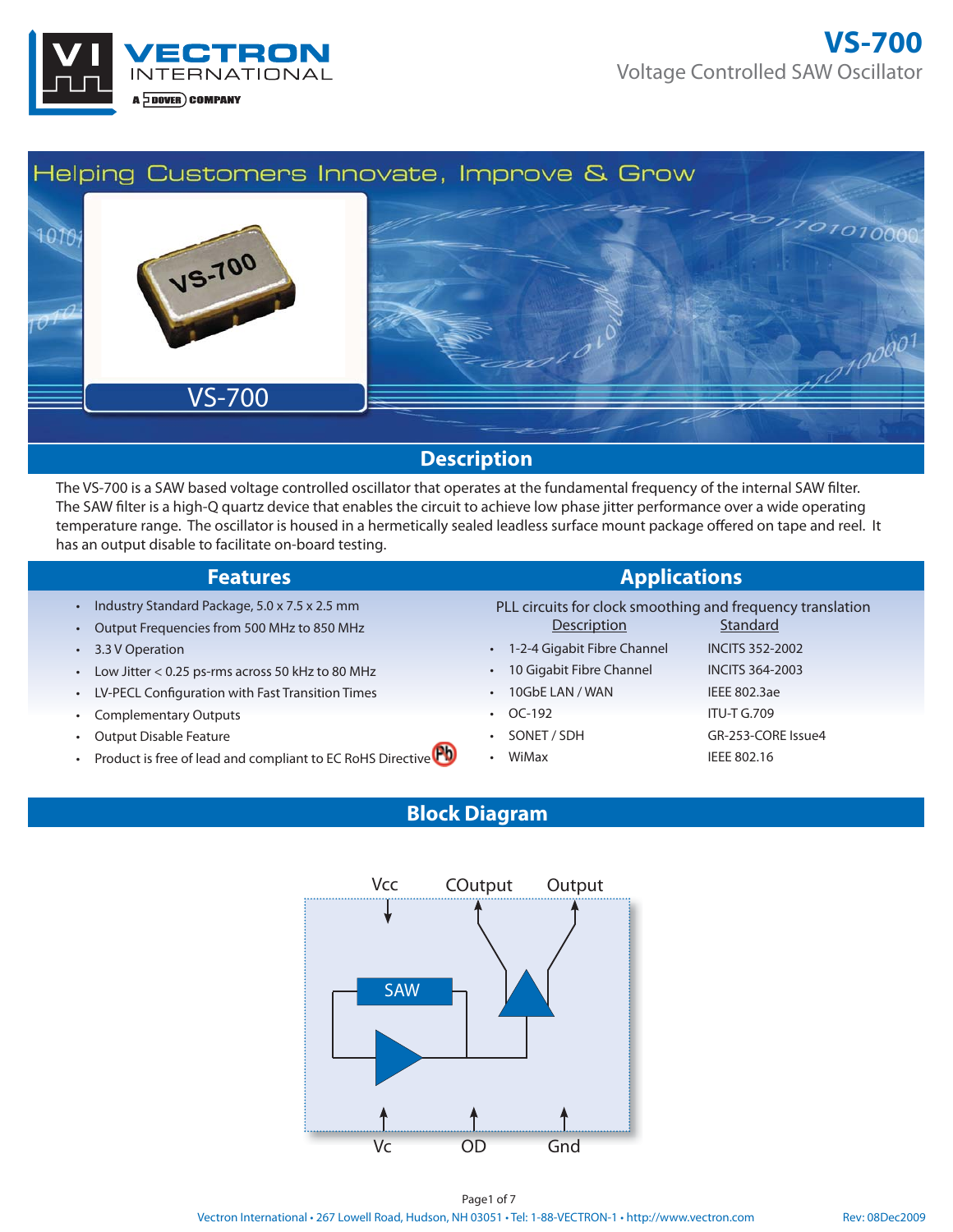| <b>Performance Specifications</b> |                                            |                  |                             |               |               |         |  |
|-----------------------------------|--------------------------------------------|------------------|-----------------------------|---------------|---------------|---------|--|
| <b>Electrical Performance</b>     |                                            |                  |                             |               |               |         |  |
| Parameter                         | Symbol<br>Min<br>Maximum<br><b>Typical</b> |                  |                             |               |               |         |  |
|                                   |                                            | <b>Supply</b>    |                             |               |               |         |  |
| Voltage                           | $V_{cc}$                                   | 2.97             | 3.3                         | 3.63          | $\vee$        | 2,3     |  |
| Current (No Load)                 | $I_{cc}$                                   |                  | 55                          | 70            | mA            | 3       |  |
|                                   |                                            | <b>Frequency</b> |                             |               |               |         |  |
| Nominal Frequency                 | $\mathsf{f}_{_{\sf N}}$                    |                  | $500 - 850$                 |               | MHz           | 1,2,3   |  |
| <b>Absolute Pull Range</b>        | <b>APR</b>                                 | ±50              |                             |               | ppm           | 1,2,3,8 |  |
| Linearity                         | Lin                                        |                  | ±5                          |               | $\%$          | 2,4,8   |  |
| Gain Transfer (See pg 5)          | $K_{\rm v}$                                |                  | $+390$                      |               | ppm/V         | 2,8     |  |
| Temperature Stability             | $f_{\frac{\text{STAB}}{\text{}}$           |                  | ±100                        |               | ppm           | 1,6     |  |
|                                   |                                            | <b>Outputs</b>   |                             |               |               |         |  |
| Mid Level                         |                                            | $V_{cc}$ -1.5    | $V_{cc}$ -1.3               | $V_{cc}$ -1.1 | $\vee$        | 2,3     |  |
| Swing                             |                                            | 500              | 650                         | 800           | mV-pp         | 2,3     |  |
| Current                           | $I_{\text{out}}$                           |                  |                             | 20            | mA            | 6       |  |
| <b>Rise Time</b>                  | $t_{R}$                                    |                  | 250                         | 400           | ps            | 5,6     |  |
| <b>Fall Time</b>                  | $t_{\rm F}$                                |                  | 250                         | 400           | ps            | 5,6     |  |
| Symmetry                          | <b>SYM</b>                                 | 45               | 50                          | 55            | $\frac{0}{0}$ | 2,3     |  |
| <b>Spurious Suppression</b>       |                                            | 50               | 60                          |               | dBc           | 6       |  |
| Jitter (See pg 5)                 | фJ                                         |                  | 0.120                       | 0.250         | ps-rms        | 6,7     |  |
| <b>Control Voltage</b>            |                                            |                  |                             |               |               |         |  |
| Input Impedance                   | $Z_c$                                      |                  | 100                         |               | $k\Omega$     | 6       |  |
| <b>Modulation Bandwidth</b>       | <b>BW</b>                                  |                  | 500                         |               | kHz           | 6       |  |
| <b>Operating Temperature</b>      | $T_{\text{OP}}$                            | $-40$            |                             | $+85$         | $^{\circ}$ C  | 1,3     |  |
| <b>Package Size</b>               |                                            |                  | $5.0 \times 7.5 \times 2.5$ |               | mm            |         |  |

1] See Standard Frequencies and Ordering Information (Pg 7).

2] Parameters are tested with production test circuit below (Fig 1).

3] Parameters are tested at ambient temperature with test limits guardbanded for specified operating temperature.

4] Measured as the maximum deviation from the best straight-line fit, per MIL-0-55310.

5] Measured from 20% to 80% of a full output swing (Fig 2).

6] Not tested in production, guaranteed by design, verified at qualification.

7] Integrated across 50 kHz to 80 MHz, per GR-253-CORE Issue4.

8] Tested with  $Vc = 0.3V$  to 3.0V.



#### **Test Circuit Notes:**

1) To Permit 50Ω Measurement of Outputs, all DC Inputs are Biased Down 1.3V. 2) All Voltage Sources Contain Bypass Capacitors to Minimize Supply Noise. 3) 500 Terminations are Within Test Equipment.

#### Fig 1: Test Circuit Fig 2: 10K LV-PECL Waveform

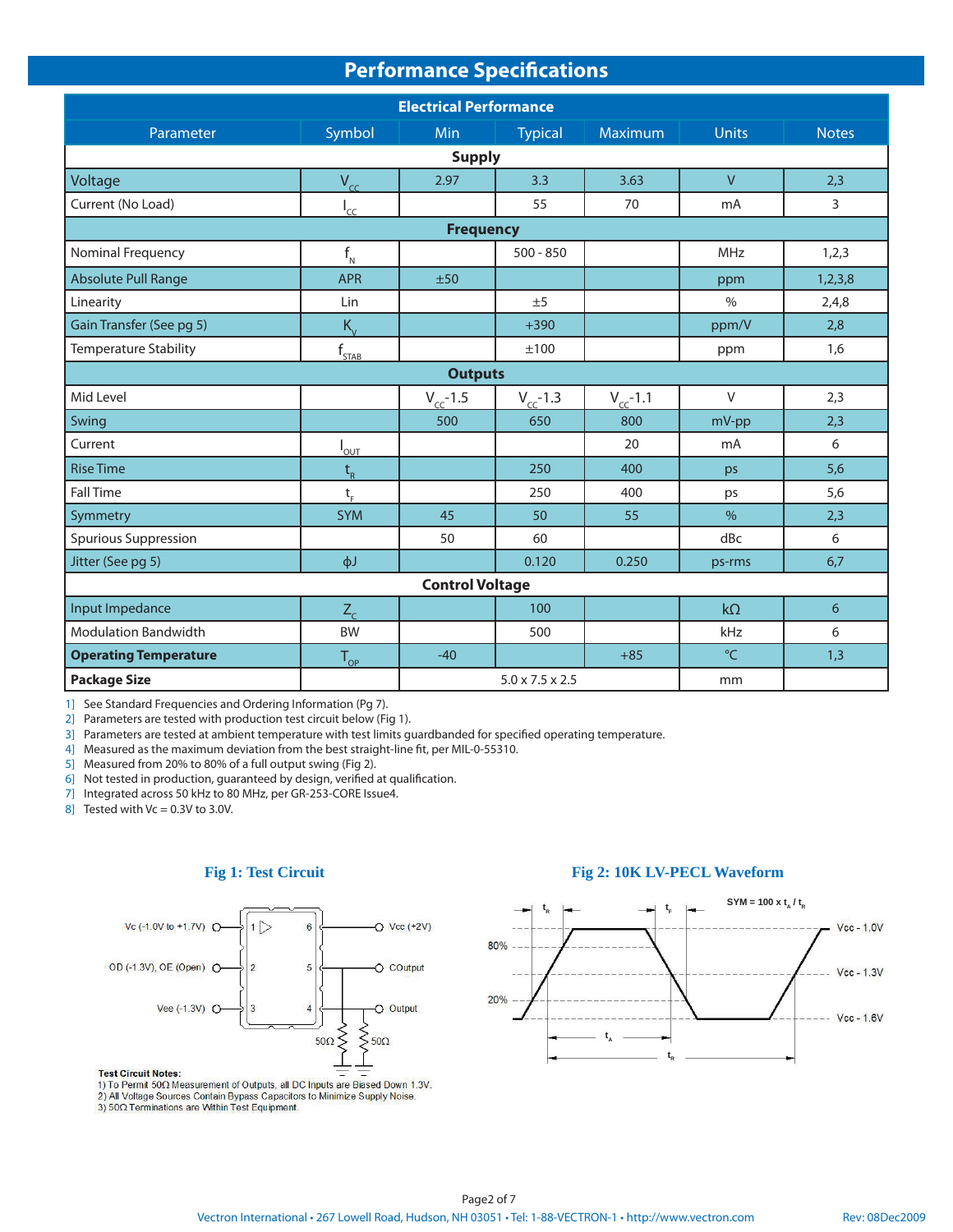| <b>Absolute Maximum Ratings</b>  |                                                    |                   |          |  |  |  |
|----------------------------------|----------------------------------------------------|-------------------|----------|--|--|--|
| <b>Parameter</b>                 | Symbol                                             | <b>Ratings</b>    | Unit     |  |  |  |
| <b>Power Supply</b>              | $V_{cc}$                                           | 0 <sub>to</sub> 6 |          |  |  |  |
| Input Current                    | 'IN                                                | 100               | mA       |  |  |  |
| <b>Output Current</b>            | <b>'</b> OUT                                       | 25                | mA       |  |  |  |
| Voltage Control Range            |                                                    | 0 to $V_{cc}$     |          |  |  |  |
| <b>Storage Temperature</b>       | <b>STR</b>                                         | -55 to 125        | $\circ$  |  |  |  |
| Soldering Temperature / Duration | $\mathbf{L}_{\text{PEAK}}$ $\mathbf{L}_{\text{p}}$ | 260/40            | °C / sec |  |  |  |

Stresses in excess of the absolute maximum ratings can permanently damage the device. Also, exposure to these absolute maximum ratings for extended periods may adversely affect device reliability. Functional operation is not implied at these or any other conditions in excess of those represented in the operational sections of this datasheet. Permanent damage is also possible if any device input (Vc or OD) draws >100 mA.

#### **Suggested Output Load Configuration**



**LV-PECL to LV-PECL:** For short transmission lengths, the power consumption could be reduced by removing the 100Ω resistor and doubling the value of the pull down resistors.



**LV-PECL to LVDS:** Restricted for short transmission lengths. Configuration may require modification depending on LVDS receiver.



**Functional Test:** Allows standard power supply configuration. Since AC coupled, the LV-PECL levels cannot be measured.



**Production Test:** Allows direct DC coupling into 50Ω measurement equipment. Must bias the power supplys as shown. Similiar to figure 1.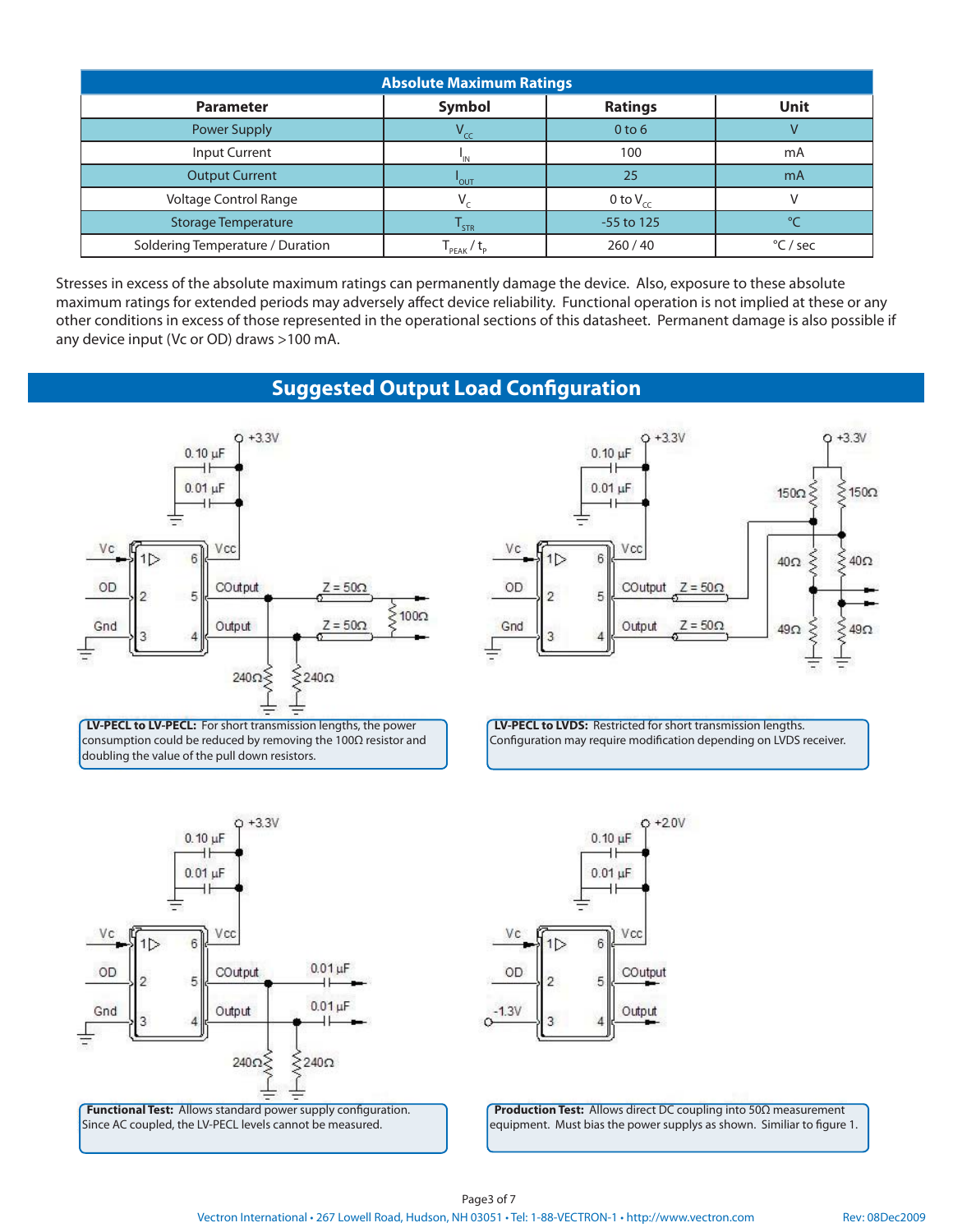

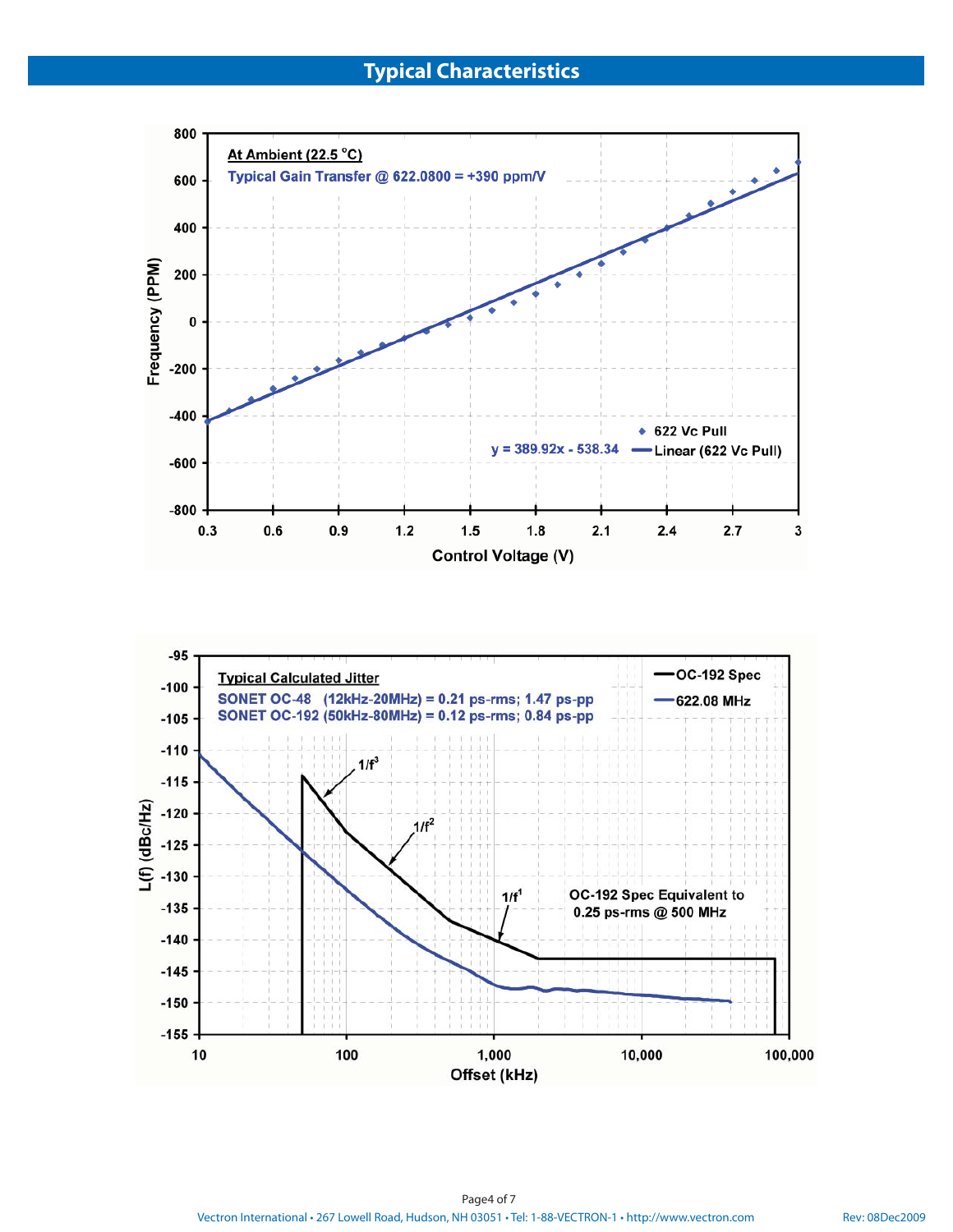#### **Reliability**

VI qualification includes aging at various extreme temperatures, shock and vibration, temperature cycling, and IR reflow simulation. The VS-700 family is capable of meeting the following qualification tests:

| <b>Environmental Compliance</b> |                          |  |  |  |  |
|---------------------------------|--------------------------|--|--|--|--|
| <b>Parameter</b>                | <b>Conditions</b>        |  |  |  |  |
| <b>Mechanical Shock</b>         | MIL-STD-883, Method 2002 |  |  |  |  |
| <b>Mechanical Vibration</b>     | MIL-STD-883, Method 2007 |  |  |  |  |
| Solderability                   | MIL-STD-883, Method 2003 |  |  |  |  |
| Gross and Fine Leak             | MIL-STD-883, Method 1014 |  |  |  |  |
| <b>Resistance to Solvents</b>   | MIL-STD-883, Method 2016 |  |  |  |  |

#### **Handling Precautions**

Although ESD protection circuitry has been designed into the VS-700 proper precautions should be taken when handling and mounting. VI employs a human body model (HBM) and a charged-device model (CDM) for ESD susceptibility testing and design protection evaluation.

| <b>ESD Ratings</b>   |         |                          |  |  |  |  |
|----------------------|---------|--------------------------|--|--|--|--|
| Model                | Minimum | <b>Conditions</b>        |  |  |  |  |
| Human Body Model     | 1500V   | MIL-STD-883, Method 3015 |  |  |  |  |
| Charged Device Model | 1000V   | JEDEC, JESD22-C101       |  |  |  |  |

| Reflow Profile (IPC/JEDEC J-STD-020C)      |                 |                         |  |  |  |  |
|--------------------------------------------|-----------------|-------------------------|--|--|--|--|
| Symbol<br><b>Value</b><br><b>Parameter</b> |                 |                         |  |  |  |  |
| <b>PreHeat Time</b>                        |                 | 60 sec Min, 180 sec Max |  |  |  |  |
| Ramp Up                                    | $R_{_{UP}}$     | 3 °C/sec Max            |  |  |  |  |
| Time Above 217 °C                          |                 | 60 sec Min, 150 sec Max |  |  |  |  |
| Time To Peak Temperature                   | AMB-P           | 480 sec Max             |  |  |  |  |
| Time at 260 $^{\circ}$ C                   |                 | 20 sec Min, 40 sec Max  |  |  |  |  |
| Ramp Down                                  | $R_{\text{DN}}$ | 6 °C/sec Max            |  |  |  |  |

The device has been qualified to meet the JEDEC standard for Pb-Free assembly. The temperatures and time intervals listed are based on the Pb-Free small body requirements. The temperatures refer to the topside of the package, measured on the package body surface. The VS-700 device is hermetically sealed so an aqueous wash is not an issue.

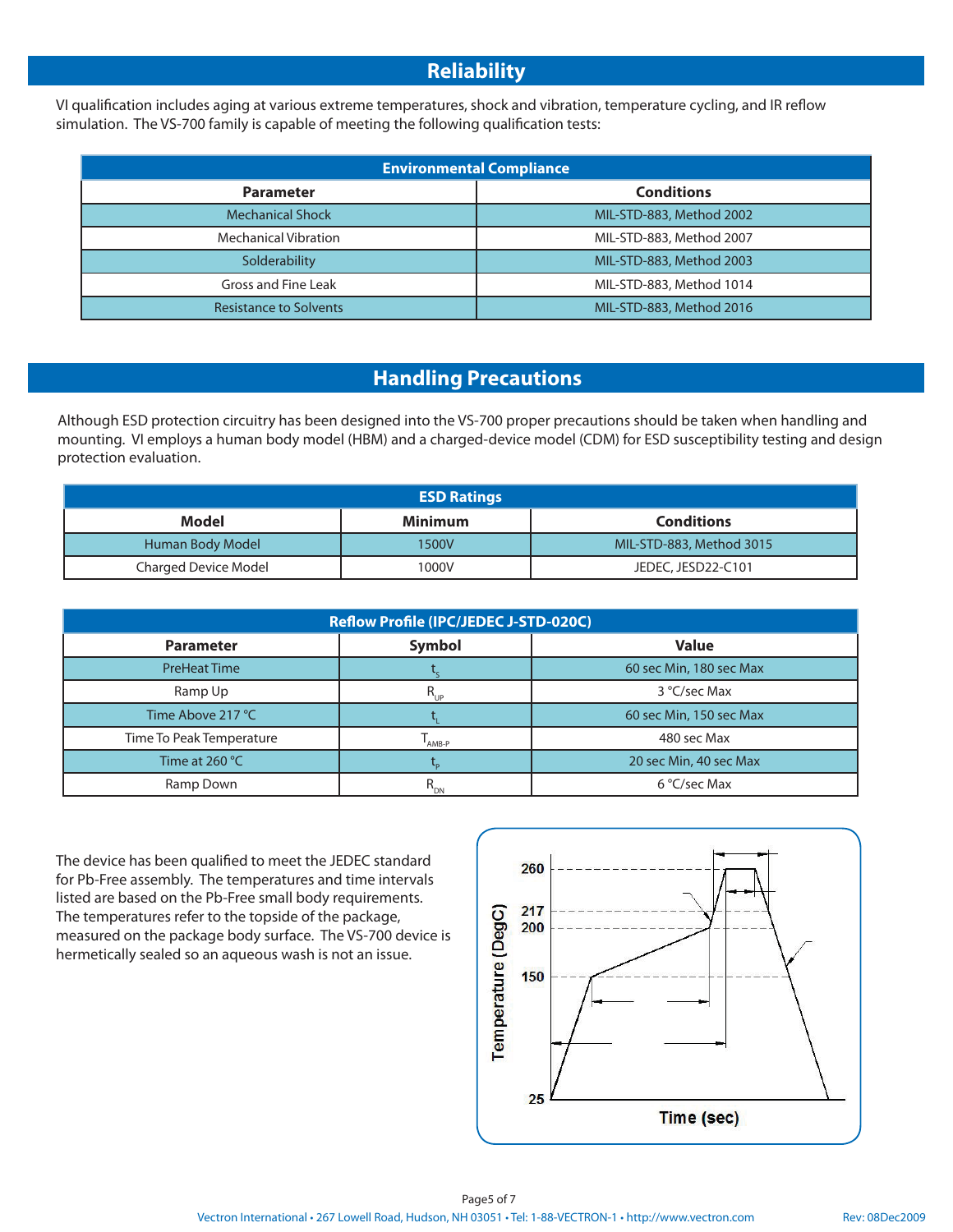# **Outline Drawing**

#### 6  $\frac{5}{ }$  $\overline{4}$ **VS700LG**  $5.08 \pm 0.15$ **XXX.XXX**  $[0.200 \pm 0.006]$ **VI YWW**  $\hat{2}$  $\overline{3}$  $7.49 \pm 0.15$  $2.49 \pm 0.18$  $[0.295 \pm 0.006]$  $[0.098 \pm 0.007]$  $1.91$  $1.27$  $[0.075]$  $[0.050]$  $1.27$  $[0.050]$ R<sub>0.64</sub>  $[0.025]$ 2.54  $\blacksquare$  [0.100] 5.08  $mm$  $[0.200]$ [inch]

| <b>Pin Out</b> |               |                                                                                                     |  |  |  |
|----------------|---------------|-----------------------------------------------------------------------------------------------------|--|--|--|
| <b>Pin</b>     | <b>Symbol</b> | <b>Function</b>                                                                                     |  |  |  |
|                |               | <b>Control Voltage</b>                                                                              |  |  |  |
| $\mathcal{P}$  | OD            | <b>Output Disable</b><br>Disabled = LV-CMOS Logic 0 (or Gnd)<br>Enabled = LV-CMOS Logic 1 (or Open) |  |  |  |
| 3              | <b>GND</b>    | <b>Case and Electrical Ground</b>                                                                   |  |  |  |
| 4              | Output        | <b>VCSO Output</b>                                                                                  |  |  |  |
| 5              | COutput       | <b>Complementary Output</b>                                                                         |  |  |  |
| 6              |               | Power Supply Voltage $(3.3V \pm 10\%)$                                                              |  |  |  |

# **Suggested Pad Layout**

Dimensions in inches (mm)



| <b>Marking Key</b> |                   |  |  |  |  |
|--------------------|-------------------|--|--|--|--|
| <b>Position 6</b>  | <b>Position 7</b> |  |  |  |  |
| $I = IFF$          | $G = GNN$         |  |  |  |  |
|                    | $H = HNN$         |  |  |  |  |

## **Tape & Reel (EIA-481-2-A)**





|                  |            | <b>Tape Dimensions (mm)</b> |            |            |                |            |            |            | <b>Reel Dimensions (mm)</b> |            |                |                |       |
|------------------|------------|-----------------------------|------------|------------|----------------|------------|------------|------------|-----------------------------|------------|----------------|----------------|-------|
| <b>Dimension</b> | W          |                             | Do         | Po         | P <sub>1</sub> |            |            |            |                             | N          | W <sub>1</sub> | W <sub>2</sub> | # Per |
| <b>Tolerance</b> | <b>Typ</b> | <b>Typ</b>                  | <b>Typ</b> | <b>Typ</b> | <b>Typ</b>     | <b>Typ</b> | <b>Min</b> | <b>Tvp</b> | <b>Min</b>                  | <b>Min</b> | <b>Typ</b>     | <b>Max</b>     | Reel  |
| VS-700           | 16         | 7.5                         | 1.5        | 4          |                | 178        | 1.5        | 13         | 20.2                        | 50         | 16.4           | 22.4           | 200   |